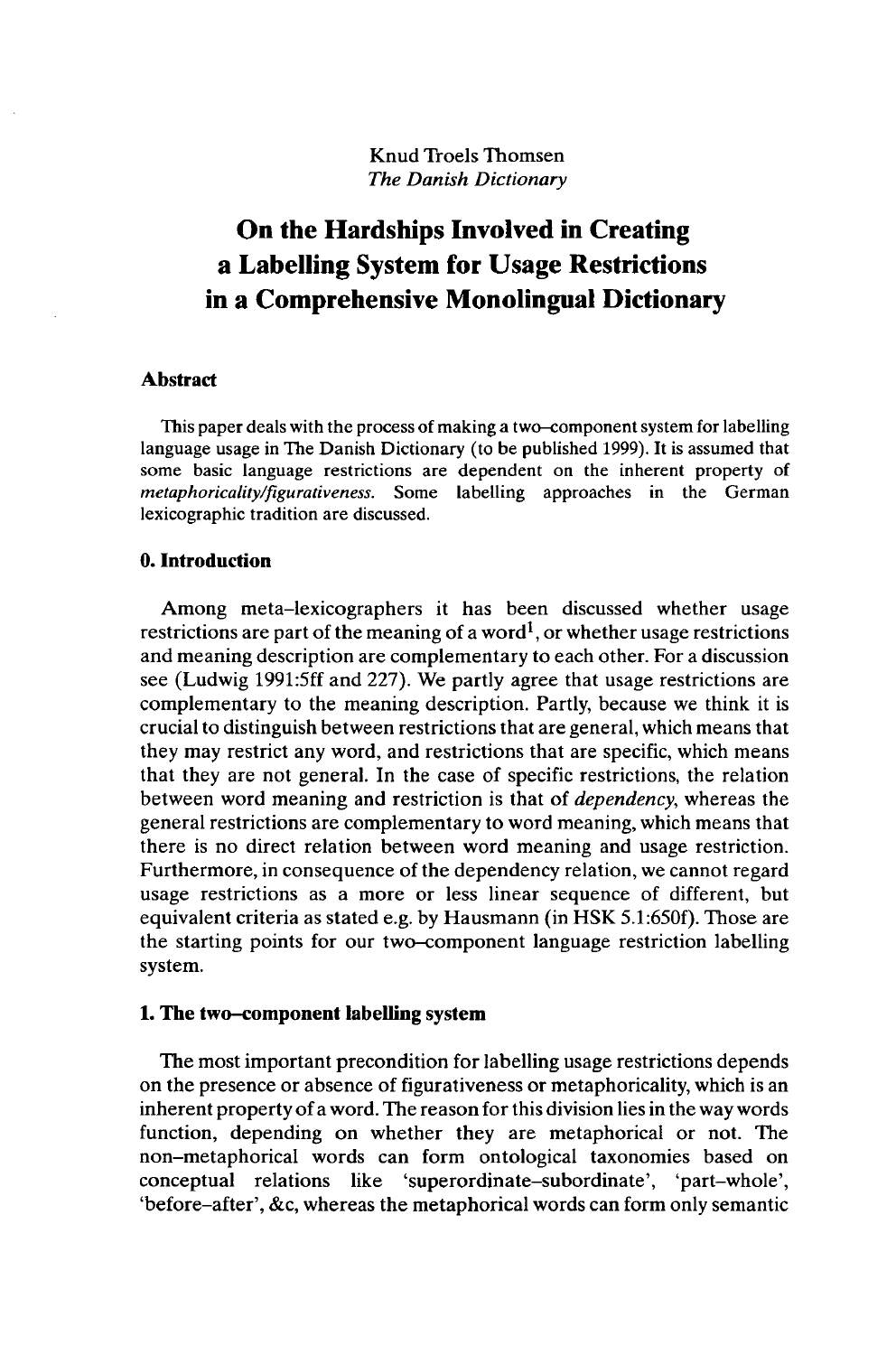taxonomies, e.g. in the form ofword fields, and they therefore cannot be used for structuring 'world knowledge'. There are cases in which this rigid criterion does not hold. Especially in LSP texts one finds many more or less figurative wordslike the *shoulders* of a bottle, the *arms* of a river, &c. In those cases the ontological conceptual taxonomy criterion wins, which means that if the word fits into a taxonomy, where it can be defined through its relations to other words (concepts), it should be listed as a non-metaphor. This division also has implications for the meaning description. The word *idiot*is used in two senses: 1. A mentally retarded person; this meaning is defined through its objective relations to other words in a taxonomy of *degrees of retardation,* whereas in the second, metaphorical meaning: 2. A foolish or stupid person, *idiot* can be used subjectively to characterize any person. - Since the above mentioned distinction between plus or minus metaphorical has implications first of all for the specific restriction labels, we bring the initially made system for labelling specific restrictions in Figure 1.

Class-formers (non-metaphorical) Non-class-formers (metaphorical) LSP Words | LSP Slang (jargon) | Subjectively marked language categories General language | Argot Taboo Slang (Slang) Attitudinal words Grammatical words

Specific restriction labels

# Figure <sup>1</sup>

The categories in this figure are discrete, and cannot combine with each other.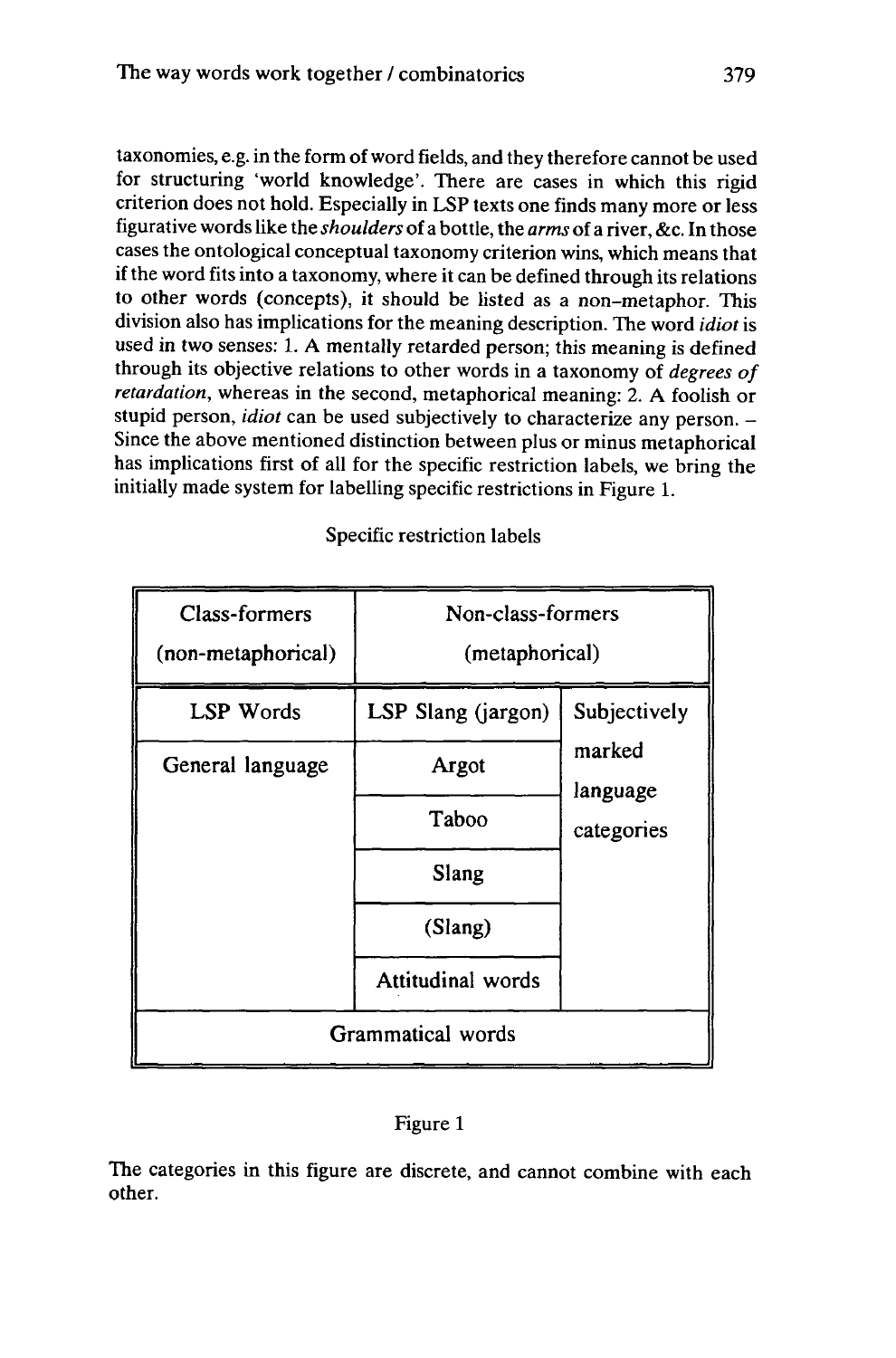# **1.1 Class-forming words**

All the words in the left hand column can be described by means of their genus proximum and differentiae specificae. Examples are for instance *table, bicycle, valve, universaljoint, gear box, cartilage, carbine,* &c. Not only nouns can be categorized as class-forming words, verbs, adjectives and adverbs, too, may fit into some sort of ontological class hierarchies headed by typologizing expressions. On the horizontal level the non-class-forming words are divided into LSP words and general language.

## **1.1.1 Class•forming subcategories**

LSP words are ascribed to a domain, which is indicated by a domain-label. We use a fixed list of domains. Following Ludwig (1991: 249ff) every LSP word should be labelled for domain. We use only a domain label, however, if the user cannot infer the domain a word belongs to from the meaning description. In the opposite case, we regard the label as redundant, and consequently it will not contribute further to the description. General language is used unmarked, since it is used in a **non-specialized** way, and therefore it remains unlabelled. Ludwig (1991:232) states that non-markedness of a word, means that the word can be used in any context without restrictions. We don't agree with him, because 1. in general the actual use of language depends on the communication situation, and derived from that 2. LSP texts very often require a high degree of specificity, which it is not possible to obtain by means of general language expressions. Consequently, it might be very inadequate to use a general language expression in an LSP text.

# **1.1.2 Non-class-forming subcategories**

**In** contrast to the class-forming words, the categories of the non-class-forming words do not have the same ability to form ontological taxonomies, like class-forming words, however, they can form semantic taxonomies, preferably hierarchies and/or word fields. The word classes that fit into this category are the same as the above mentioned. The relation between class-forming-words and non-class-forming wordsis that oflexical synonymy. - In this main category the following subcategories are placed: **LSP slang** (=Jargon), **argot** (of social groupings), **slang, (slang), attitudinal words** and **taboo words. By (slang)** is meant words that were originally conceived of as slang words, but which are (now) in common use. **Grammatical words** like prepositions, con- and subjunctions, some adverbs, interjections, &c, do **not** form any hierarchies at all, but they can form syntactic or semantic classes.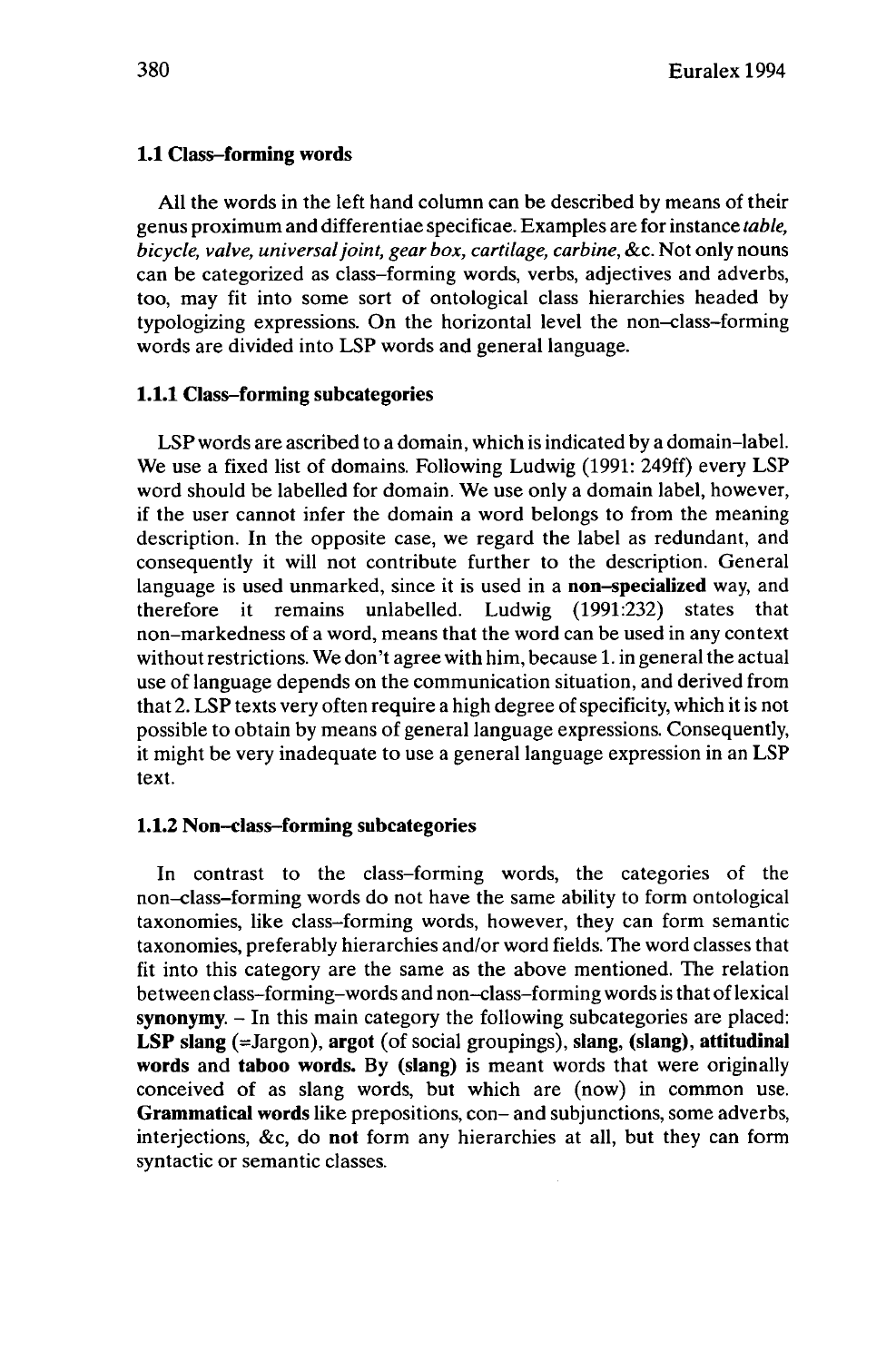## **2. Genera] restriction labels**

General restriction labels can combine freely with each other and with the specific restriction labels.

**2.1.1** Geography: regionalisms (not dialects!) **2.1.2** Chronology: *childrens language, young people's (teenagers') language, old people's language, archaic.*

**2.1.3** Frequency (absolute or relative): *rare.*

**2.1.4** Medium:(frequency in) *spoken* or *written language.*

### **3. Why changes were necessary**

Looking back, the above mentioned labelling system contained several evident inconsistencies. Thus, it was quite difficult to distinguish between *taboo* and *slang* words, because the relation between the two categories is unidirectional: all *taboo* words belong to the *slang* category, whereas *slang* words are not necessarily *taboo* words. Therefore the category *taboo* words was removed and included in *slang.* Likewise, it was difficult to distinguish between *(slang)* and *slang.* Not because the categories were included in each other, but because according to the definition *(slang)* did not belong to marked language. Consequently the *(slang)* category was combined with *slang* and putinto the same line bridging the categories *generallanguage* and *slang.* Furthermore, *argot* did not meet the needs for registering language usages, which are bound to certain situations, so we made a new category of marked language, called *situationaljargon.* This category should also meet the needs for classifying words as *solemn, poetic,* because with Hausmann (HSK 5.1:650) we believe that not the words themselves, but the **situations** or the **texts** are *solemn, poetic* &c. Another problem turned up. In very many cases we were reluctant to categorize as *slang* some metaphorical usages which did not fit into the other *marked language* categories. A word like 'flash' in connection with 'eyes' is metaphorical without being slang. The first major revision resulted in the making of a new general usage restriction category called *Value* with the subcategories: *taboo, informal, formal, euphemistic/pejorative,* a new specific category: *situationaljargon,* and with the deletion of *taboo, (slang)* and *attitudinal words* as subcategories equal to the other non-class-forming subcategories.

#### **4. Why further changes were necessary**

This new system, too, had several basic problems: 1. the delimitation of the various marked language categories was too difficult, 2. there was no clear distinction between for instance *metaphorical* & *informal* language use as opposed to *slang.* This meant that the rôles of the general and the specific markers respectively were inconsistent. There were severe problems with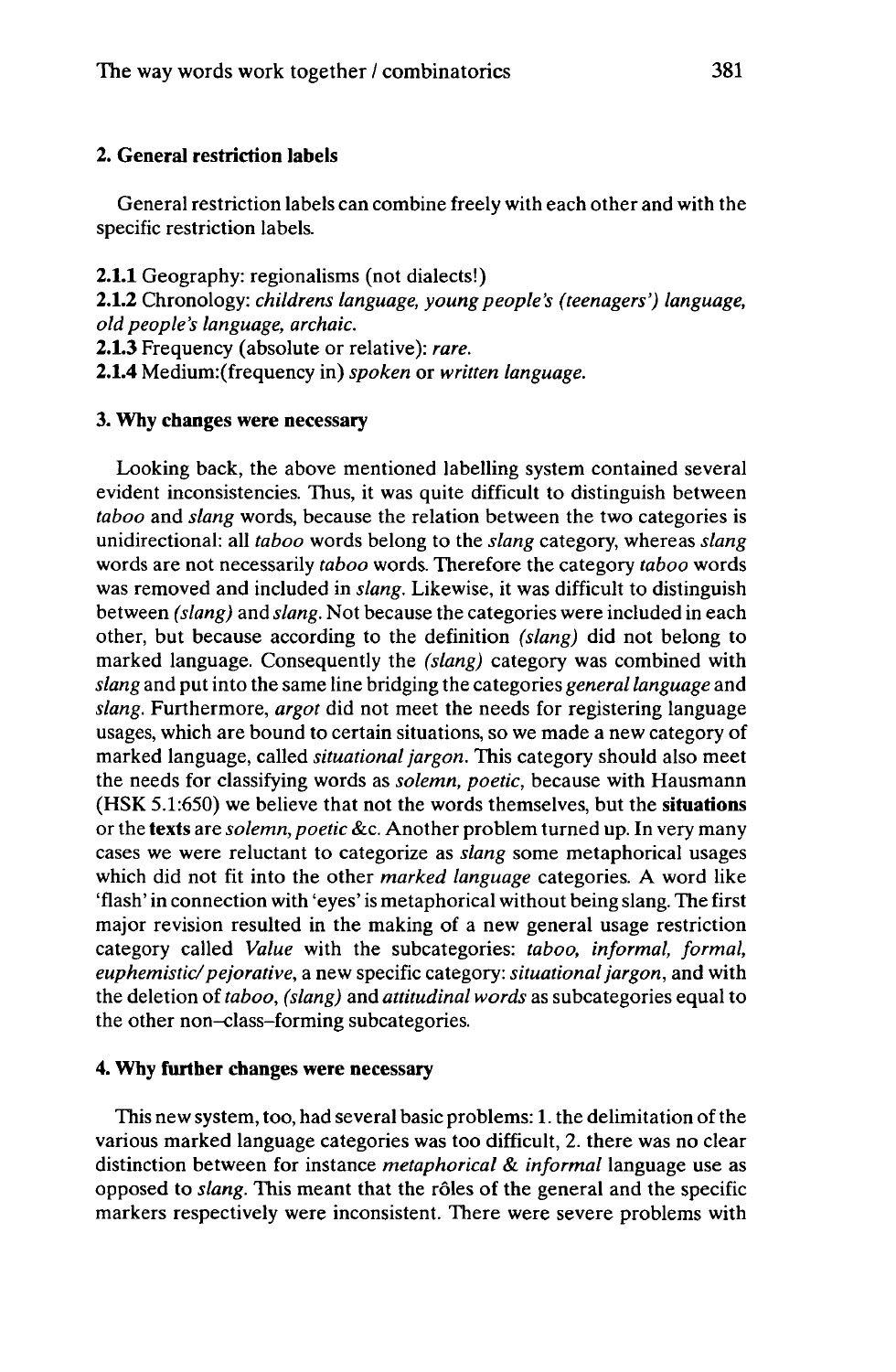defining not only the situations, but also labels for the category *situational jargon.* It turned out that most of the labels were more or less equivalent to text genres. We therefore decided to make a new general category called *Genre*, which is an open list of defined text types (ex: lyric, newspaper article, after-dinner speech, funeral speech, &c). This step allowed us to label all sorts of expressions according to their Genre-boundness. This also seems to be an advantage with regard to e.g. grammatical words occurring (almost) exclusively in LSP texts (instructions, forms, law texts &c). Furthermore, there was no consensus among the editors as to when a word should be categorized as *slang* or not. We think this might be due to the fact that some people regard *slang* as very chic orsmart, whereas other people think ofslang as 'low level language', see also Ludwig (1991:244). Consequently, we left the category *slang.* Instead of *slang* we combine the inherent property of *figurativeness* with the value-subcategory *informal* or *taboo.* If a word happens not to be figurative, the subcategories *taboo* and *informal* can be used alone, of course. The subcategories of *Jargon* and *Argot* will be suffixed by hyphen-'slang', e.g. *rocker-slang.* The finalsystem forspecific restrictions is shown in Figure 2:

| <b>Class-formers</b><br>(non-metaphorical) | Non-class-formers<br>(metaphorical) |          |
|--------------------------------------------|-------------------------------------|----------|
| <b>LSP</b> Words                           | Jargon                              | Marked   |
| General<br>language                        | Argot                               | language |
| <b>Grammatical Words</b>                   |                                     |          |

## Figure 2

To thissystem for labelling specific restrictions the complementary system for labelling general restrictions must be added: *Frequency, Geography, Chronology, Medium, Value, Genre.*

Compared to lexicographic practice a large number of distinctions cannot be found within thisframework. Forsome ofthe missing categoriesthisis due to the fact that the restriction is implied by the meaning description, and they